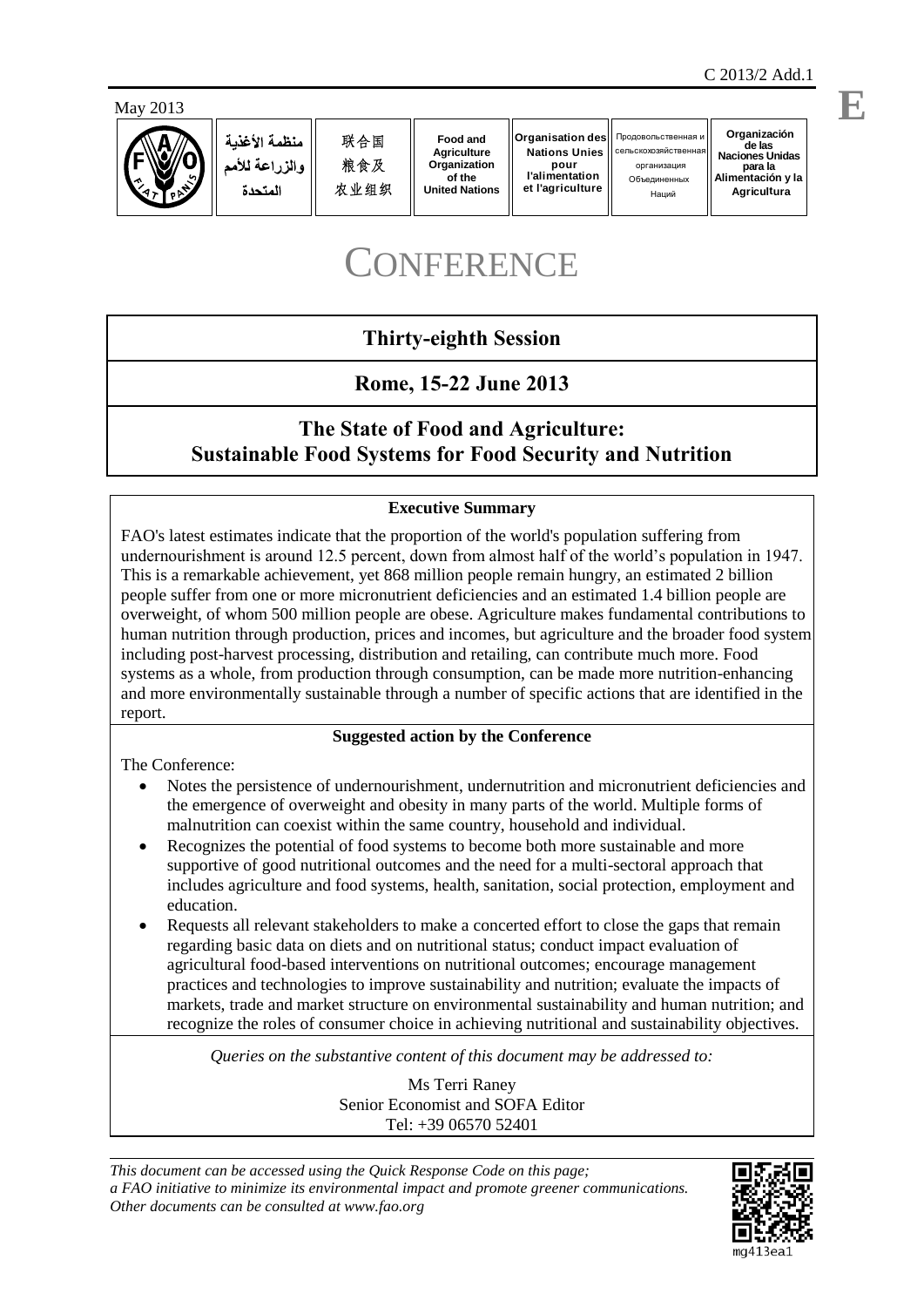# **Table of Contents**

# Paragraphs

| $\mathbf{I}$ . |  |
|----------------|--|
| П.             |  |
| III.           |  |
| IV.            |  |
| V.             |  |
| A.             |  |
| <b>B</b> .     |  |
|                |  |
| VI.            |  |
| $A_{\cdot}$    |  |
| В.             |  |
| VII.           |  |
|                |  |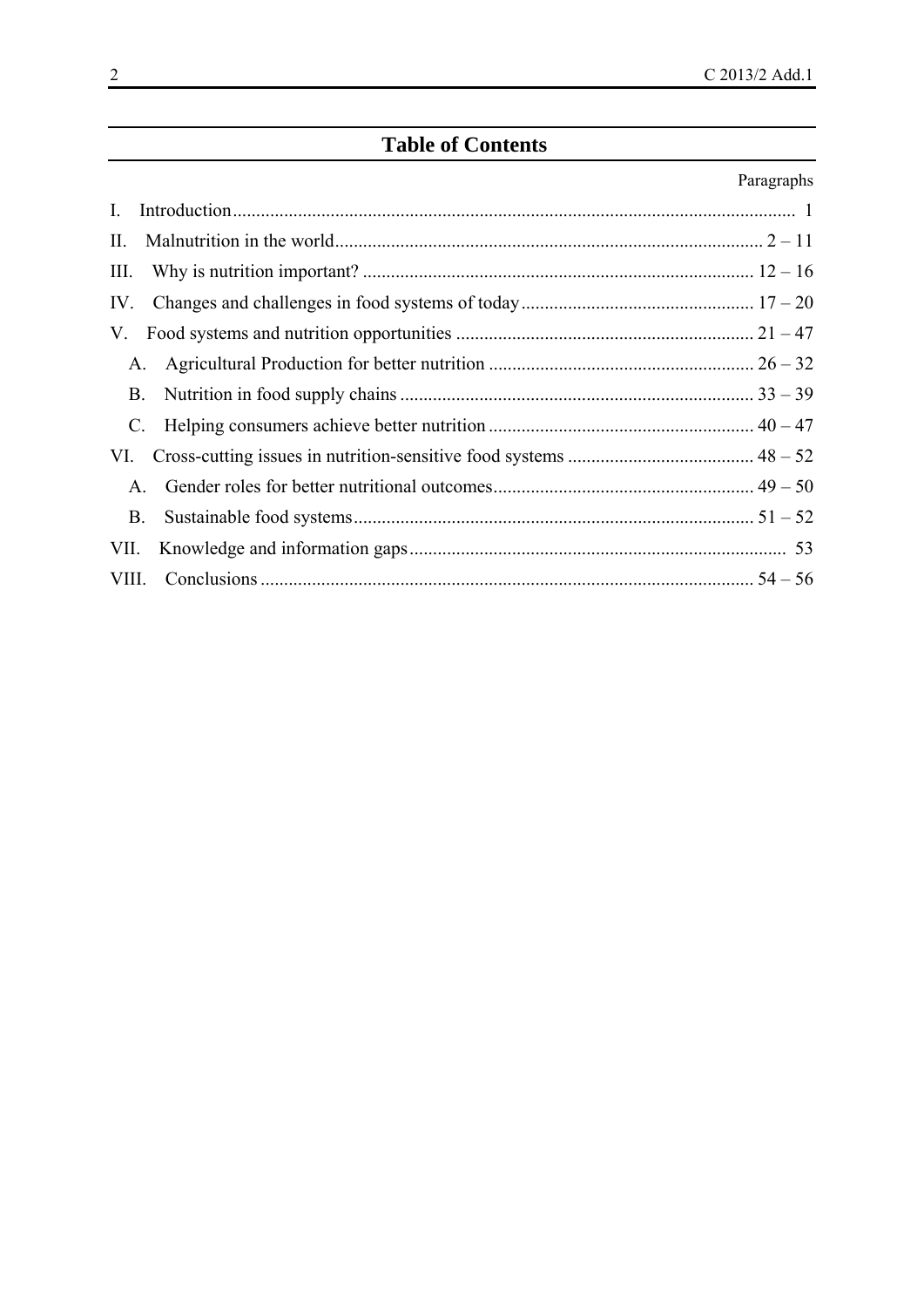#### **I. Introduction**

1. The first edition of *The State of Food and Agriculture*, published in 1947, reported that about half of the world's population was chronically malnourished. Malnutrition was considered at that time primarily in terms of inadequate energy consumption due to food shortages and poverty. Since then, our understanding of malnutrition<sup>1</sup> and its causes has become more sophisticated, and the role of food systems<sup>2</sup> in facilitating -- or undermining -- better nutrition has become much more complex. Making food more available, accessible, safe, diverse and nutritious remains a major challenge, especially with the expected increase in demand for food over the decades to come, but the ways we produce and use food need to become more environmentally sustainable and nutrition-enhancing if food insecurity and malnutrition in all its forms are to be eradicated.

#### **II. Malnutrition in the world**

2. People in the world are living longer and healthier than at any time before due to a number of factors including improvements in water and sanitation, health services and increased availability of and access to food. Indeed, FAO's latest estimates indicate that the proportion of the world's population suffering from lack of sufficient caloric intake has declined to 12.5 percent from almost half in 1947 (FAO 1947).<sup>3</sup> This is a remarkable achievement, yet 868 million people remain hungry. In addition an estimated 2 billion people suffer from one or more micronutrient deficiencies (FAO 2012)<sup>4</sup> and an estimated 1.4 billion people are overweight, of whom 500 million people are obese (WHO  $2013a$ <sup>5</sup>

3. Stunting (low height-for-age) in children under 5 years of age is a widely used indicator of undernutrition because it captures the effects of chronic long-term nutritional deprivation and disease and is a powerful predictor of the life-long burden of undernutrition. Between 1990 and 2011, the prevalence of stunting declined by an estimated 16.6 percentage points, from 44.6 percent (284 million) to 28 percent (160 million) in developing countries (Figure 1). This is clearly progress but the remaining high numbers illustrate the challenge in eliminating hunger and malnutrition altogether.

4. Three of the most commonly measured micronutrient deficiencies and related disorders refer to vitamin A, anaemia (related to iron), and iodine (Figure 1). Deficiency in vitamin A impairs normal functioning of the visual system, and maintenance of cell function for growth, red blood cell production, immunity and reproduction and is the leading cause of blindness in children; in 2007,

http://www.fao.org/fileadmin/user\_upload/sustainability/SAFA/SAFA\_Guidelines\_draft\_Jan\_2012.pdf.

<sup>&</sup>lt;sup>1</sup> Malnutrition is an abnormal physiological condition caused by inadequate, excessive, or unbalanced intake in macronutrients (carbohydrates, proteins, fats) and micronutrients (vitamins and minerals) necessary for an active, healthy life. The condition includes deficiencies in adequate nutrition, specific deficiencies (or excesses) in micronutrients, and an excess of certain food components such as fats and sugars, often in combination with low physical activity (leading to overweight and obesity, or overnutrition) (FAO. 2011. Evaluation of FAO's Role and Work in Nutrition. Final Report. PC 108/6. Rome: FAO). Parasites and disease that affect the absorption of nutrients can contribute to malnutrition.

 $2^{2}$  Food systems encompass the entire range of activities involved in the production, processing, marketing, consumption and disposal of goods that originate from agriculture, forestry or fisheries, including the inputs needed and the outputs generated at each of these steps. Food systems also involve the people and institutions that initiate or inhibit change in the system as well as the socio-political, economic and technological environment in which these activities take place. Adapted from FAO. 2012. Sustainability Assessment of Food and Agriculture Systems (SAFA) 2012. Rome: FAO.

FAO. 1947. The State of Food and Agriculture. The Food and Agriculture Organization, Rome. (available at http://www.fao.org/docrep/016/ap635e/ap635e.pdf )

<sup>&</sup>lt;sup>4</sup> FAO, IFAD & WFP. 2012. The State of Food Insecurity in the World: Economic growth is necessary but not sufficient to accelerate reduction of hunger and malnutrition. The Food and Agriculture Organization of the United Nations, Rome.

<sup>&</sup>lt;sup>5</sup> WHO. 2013a. Fact Sheet No. 311. http://www.who.int/mediacentre/factsheets/fs311/en/.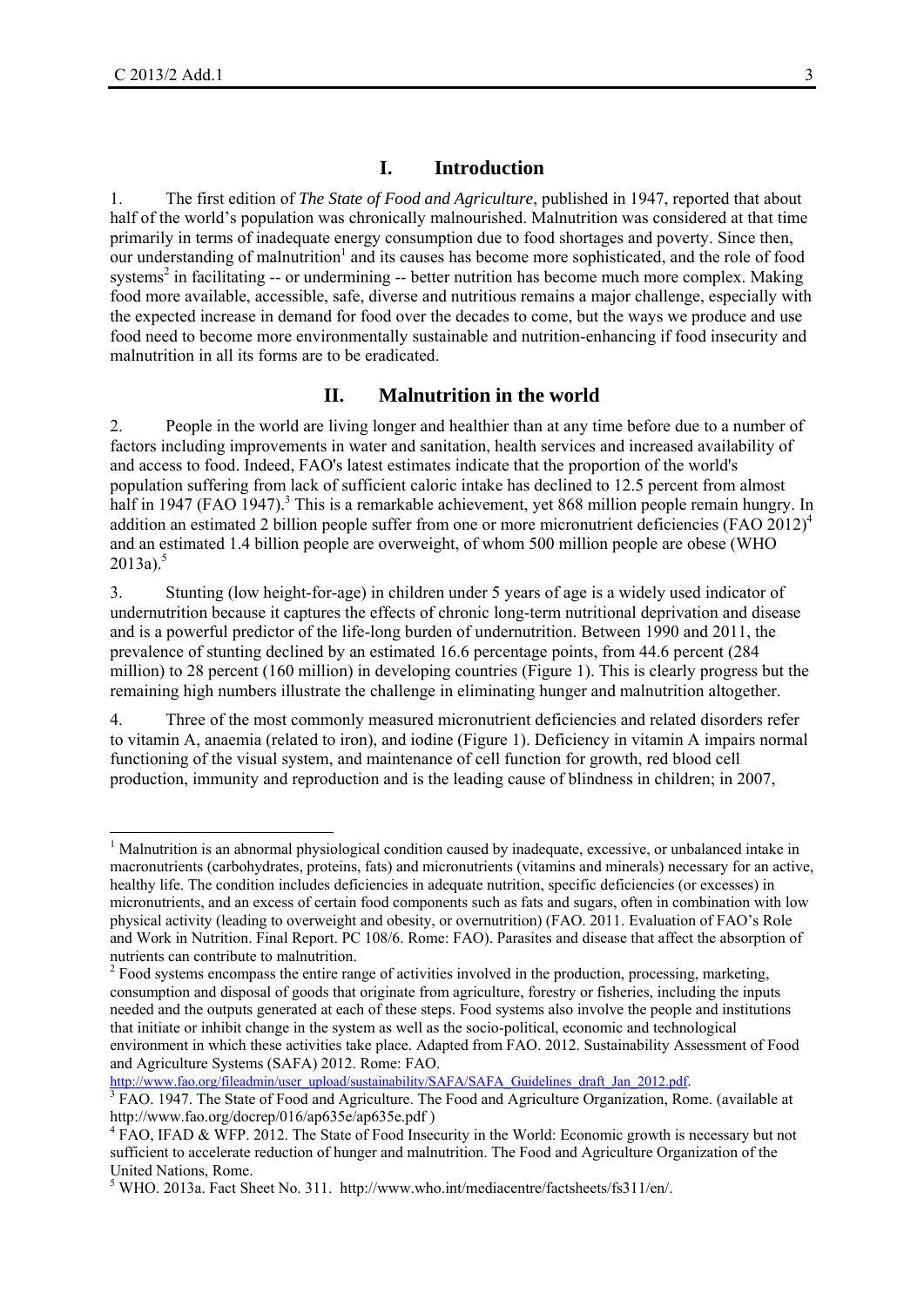163 million children under five in developing regions were estimated to be vitamin A deficient, with a prevalence of about 31 percent, down from approximately 36 percent in 1990 (SCN 2010).<sup>6</sup>

5. Iron deficiency is a major cause of anaemia. Iron-deficiency anaemia negatively affects the cognitive development of children, pregnancy outcomes, maternal mortality and work capacity for adults. Estimates indicate a modest fall in the prevalence of anaemia in children under 5, from 50 percent in 2000 to 44 percent in 2007 (SCN 2010).

6. Iodine deficiencies impair mental function in 18 million children born each year. Estimates indicate that goiter prevalence (indicative of an extended period of deprivation, assessed in adults and/or children) in developing regions fell from about 16 to 13 percent between 1995-2000 and 2001- 2007 (regional averages are only shown for these two time periods due to data limitations). Low urinary iodine (indicative of a current iodine deficiency) fell from about 37 to 33 percent (SCN 2010).

**Figure 1. Prevalence of child stunting and micronutrient deficiencies among children, by developing regions** 



Note: \* Anaemia is caused by several conditions including iron deficiency. \*\* Low urinary iodine was measured for the entire population, not just children.

Source: Authors' compilation using data from UNICEF, WHO and World Bank, 2012, and data on vitamin A deficiency, anaemia and low urinary iodine from UNSCN 2010.<sup>7</sup>

7. Overweight and obesity, defined as Body Mass Index<sup>8</sup> greater or equal to 25 and 30, respectively, is recognized as increasing the likelihood of incurring various non-communicable diseases and health problems, including cardiovascular disease, diabetes, various cancers and

1

<sup>&</sup>lt;sup>6</sup> UNSCN. 2010. Sixth report on the world nutrition situation: Progress in nutrition. United Nations System Standing Committee on Nutrition, Geneva.

<sup>7</sup> United Nations Children's Fund, World Health Organization, The World Bank. 2012. UNICEF-WHO-World Bank Joint Child Malnutrition Estimates. UNICEF, New York; WHO, Geneva; The World Bank, Washington, D.C.

<sup>&</sup>lt;sup>8</sup> The BMI equals the body weight in kilograms divided by height in meters squared and is commonly measured in adults to assess underweight, overweight and obesity. The international references are as follows: underweight  $=$  BMI < 18.5; overweight  $=$  BMI  $\geq$  25; obese  $=$  BMI  $\geq$  30. Obesity is thus a subset of the overweight category.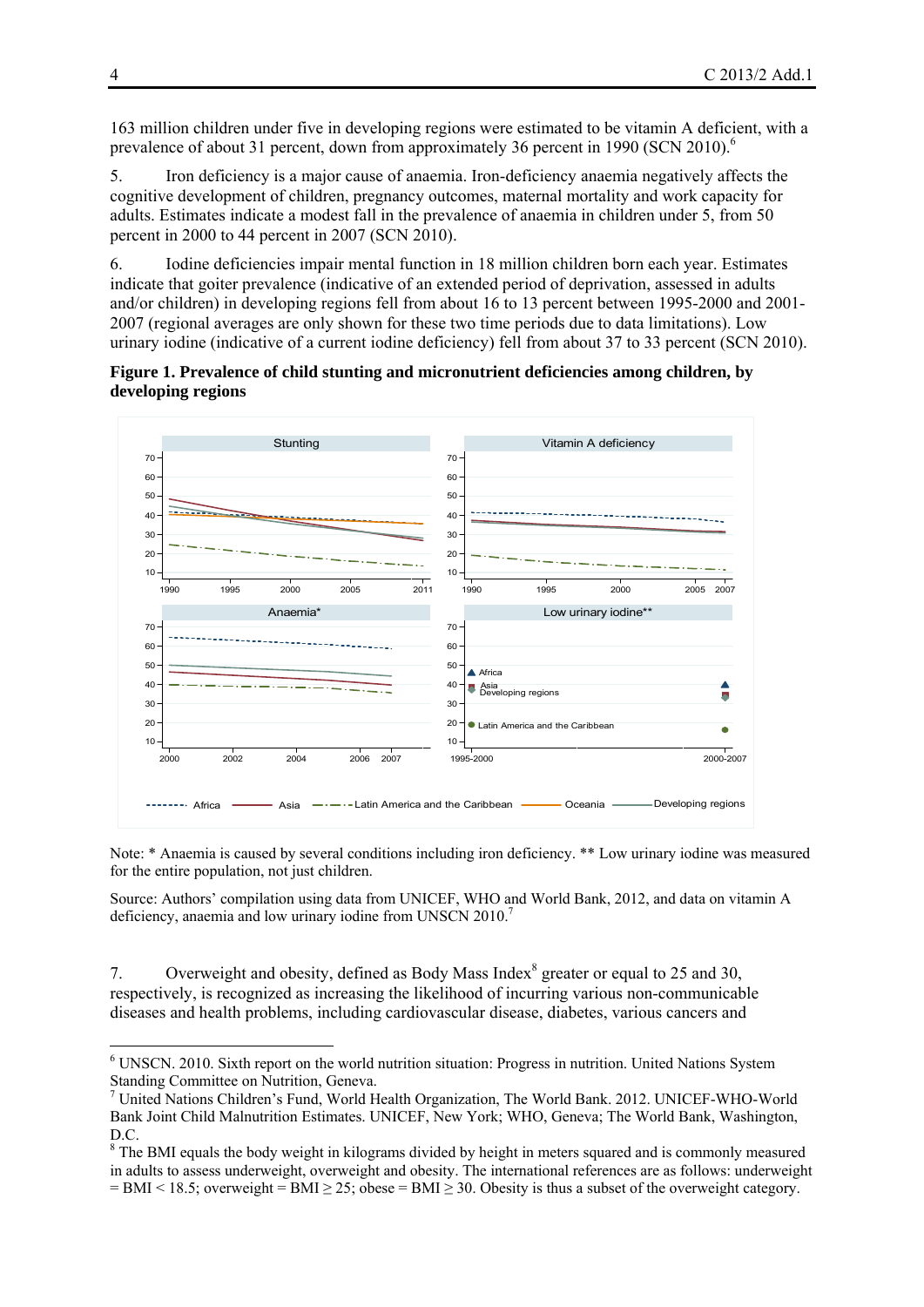osteoarthritis (WHO 2011).<sup>9</sup> The global prevalence of combined overweight and obesity has risen in all regions, with prevalence among adults increasing from 25 to 34 percent between 1980 and 2008. The prevalence of obesity has increased even faster, doubling from 6 to 12 percent (Figure 3).



**Figure 2 The prevalence of overweight and obesity among adults, by region** 

Source: Authors' calculations using data presented in Finucane et al. 2011. National, regional and global trends in body-mass index since 1980: Systematic analysis of health examination surveys and epidemiological studies with 960 country years and 9.1 million participants. The Lancet, published online, February 4, DOI: 10.1016/S0140-6736(10)62037-5, and Stevens et al. 2012. National, regional, and global trends in adult overweight and obesity prevalences. Population Health Metrics Vol. 10:22.

8. Because a single individual may suffer from more than one type of malnutrition, these categories cannot be added together to provide a global estimate of the prevalence of malnutrition, yet clearly the profile of malnutrition has changed dramatically since 1947. The persistence of undernourishment in many countries, the recognition of micronutrient deficiencies as a form of "hidden hunger", and the emergence of overweight and obesity as a global concern lend ever greater urgency and complexity to the malnutrition challenge.

9. Figure 3 shows how the burdens of malnutrition can overlap. The types of malnutrition considered here (designated as:  $A =$  child stunting,  $B =$  child micronutrient deficiencies, and  $C =$  adult obesity) occur in different combinations around the world. Figure 3 also shows the very few countries in the world that have no significant malnutrition problems in these categories.

 9 WHO. 2011. Global status report on noncommunicable diseases. WHO, Geneva.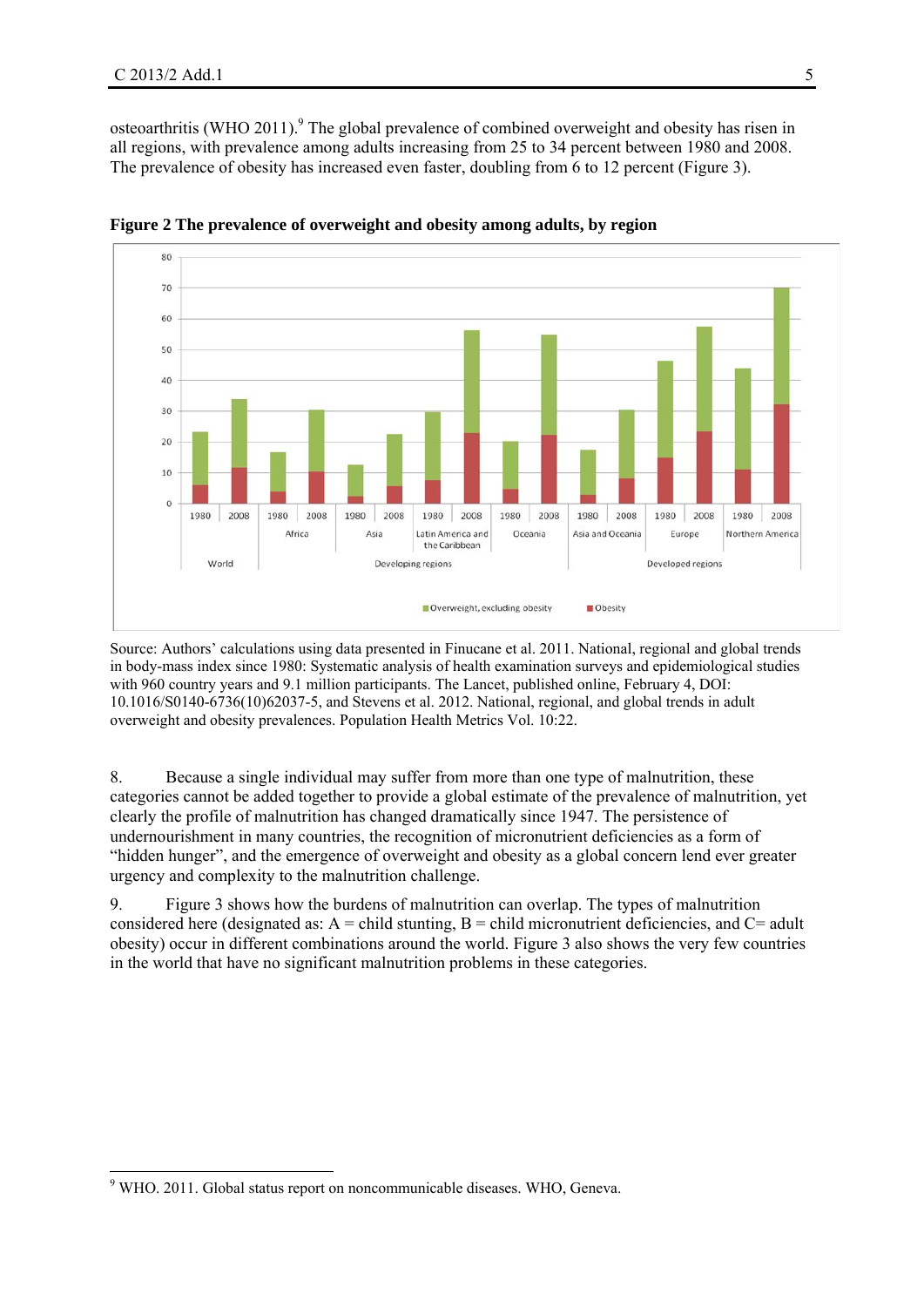#### **Figure 3 The multiple burdens of malnutrition**



#### **Category D- No malnutrition problem of public health significance**



Malnutrition category:



Stunting, micronutrient deficiencies and obesity (ABC) Obesity (C) Micronutrient deficiencies (B) No malnutrition problem (D)

Stunting and micron utrient deficiencies (AB) Micronutrient deficiencies and obesity (BC)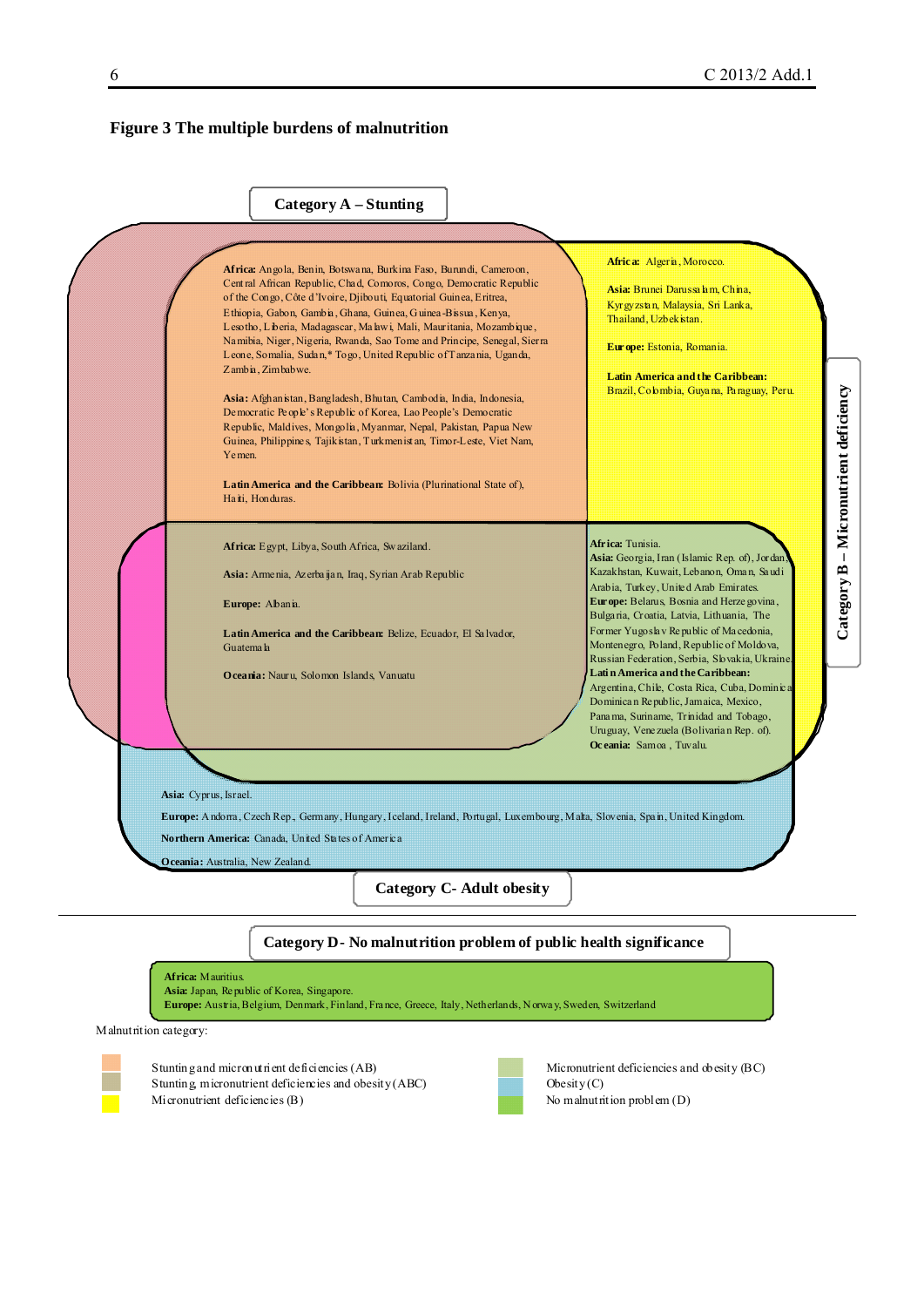.

1

Note: Data for stunting among children are from UNICEF, WHO and World Bank (2012) (see footnote 7). A country is designated as having a public health threat related to stunting if at least 20 percent of its children are stunted (WHO, 2013b); data on stunting are not available for some high-income countries and they are assumed to have a prevalence of stunting that is far lower than 20 percent. Data on anaemia and vitamin A deficiency among children are from Micronutrient Initiative (2009). Countries face micronutrient deficiency related public health threats if 10 or more percent of their children are deficient in vitamin A (WHO, 2009) or if at least 20 percent of them suffer from anaemia (WHO, 2008). Countries with a per capita GDP of at least US\$ 15,000 are assumed to be free of vitamin A deficiency (Micronutrient Initiative, 2009). Data on obesity among adults are from WHO (2013c). Countries where 20 or more percent of the adult population is obese (equivalent to the global median prevalence for that indicator) are considered to face a public health threat related to obesity. <sup>10</sup>

\*Data for Sudan was collected prior to 2011 and refer therefore to Sudan and South Sudan.

10. The changing profile of malnutrition is reflected in a global shift from early death due to communicable diseases to longer lives and later death from chronic non-communicable diseases (NCDs), and is primarily a story of technological, social, and economic success.<sup>11</sup> However, it is an incomplete success for many countries who have not yet seen advances in sanitation and water quality, where rural and child hunger remain common and where advances in health care systems are yet to diminish the adverse health effects of over-nutrition. Indeed, diet-related NCDs are emerging increasingly among lower- and middle-income groups in less affluent countries. The economic costs of NCDs under-nutrition and micronutrient deficiencies on health care systems and lost economic production are substantial.

11. For all individuals to be food secure and well-nourished, the food system must provide foods that are available, accessible, safe, diverse, and nutritious, and people must make healthy choices. The contribution agriculture makes to nutritional outcomes through production, prices and incomes is fundamental, but the broader food system including post-harvest processing technologies, distribution and marketing, can contribute much more. Food systems as a whole, from production through consumption, can be made more nutrition-enhancing and more environmentally sustainable through a number of specific actions.

#### **III. Why is nutrition important?**

12. Good nutrition is the foundation for human health and well-being, physical and cognitive development, and economic productivity. Nutritional status is a critical outcome indicator of overall human and economic development, as well as an essential social benefit in its own right. Nutritional status is also an input to social and economic development, and good nutrition is the key to breaking intergenerational cycles of poverty, because good maternal nutrition produces healthier children, who grow into healthier adults.

13. Maternal and child undernutrition is the primary pathway through which poverty is transmitted from one generation to the next. The critical window for adequate child growth and cognitive development is between conception and 24 months of age. Developmental damage that results from undernutrition during this period cannot be reversed or regained over time. For this reason, many national and international nutrition initiatives now focus on the first 1000 days.

14. The most immediate causes of undernutrition and micronutrient deficiencies are inadequate dietary intake and infectious disease. Inadequate dietary intake weakens the immune system and

<sup>&</sup>lt;sup>10</sup> WHO. 2013b. Global Database on Child Growth and Malnutrition.

http://who.int/nutgrowthdb/about/introduction/en/index5.html ; Micronutrient Initiative. 2009. Investing in the Future: A United Call to Action on Vitamin and Mineral Deficiencies - Global Report 2009. MI, Ottawa, Canada; WHO. 2009. Global prevalence of vitamin A deficiency in population at risk 1995-2005. WHO Global Database on Vitamin A Deficiency; WHO. 2008. Worldwide prevalence of anaemia 1993-2005. WHO Global database on anaemia. World Health Organization, Geneva; WHO. 2013c. Global Health Observatory Data Repository on Obesity.

<sup>&</sup>lt;sup>11</sup> Chicago Council, Bringing Agriculture to the Table: How Agriculture and Food can Play a Role in Preventing Chronic Disease. Chicago, 2011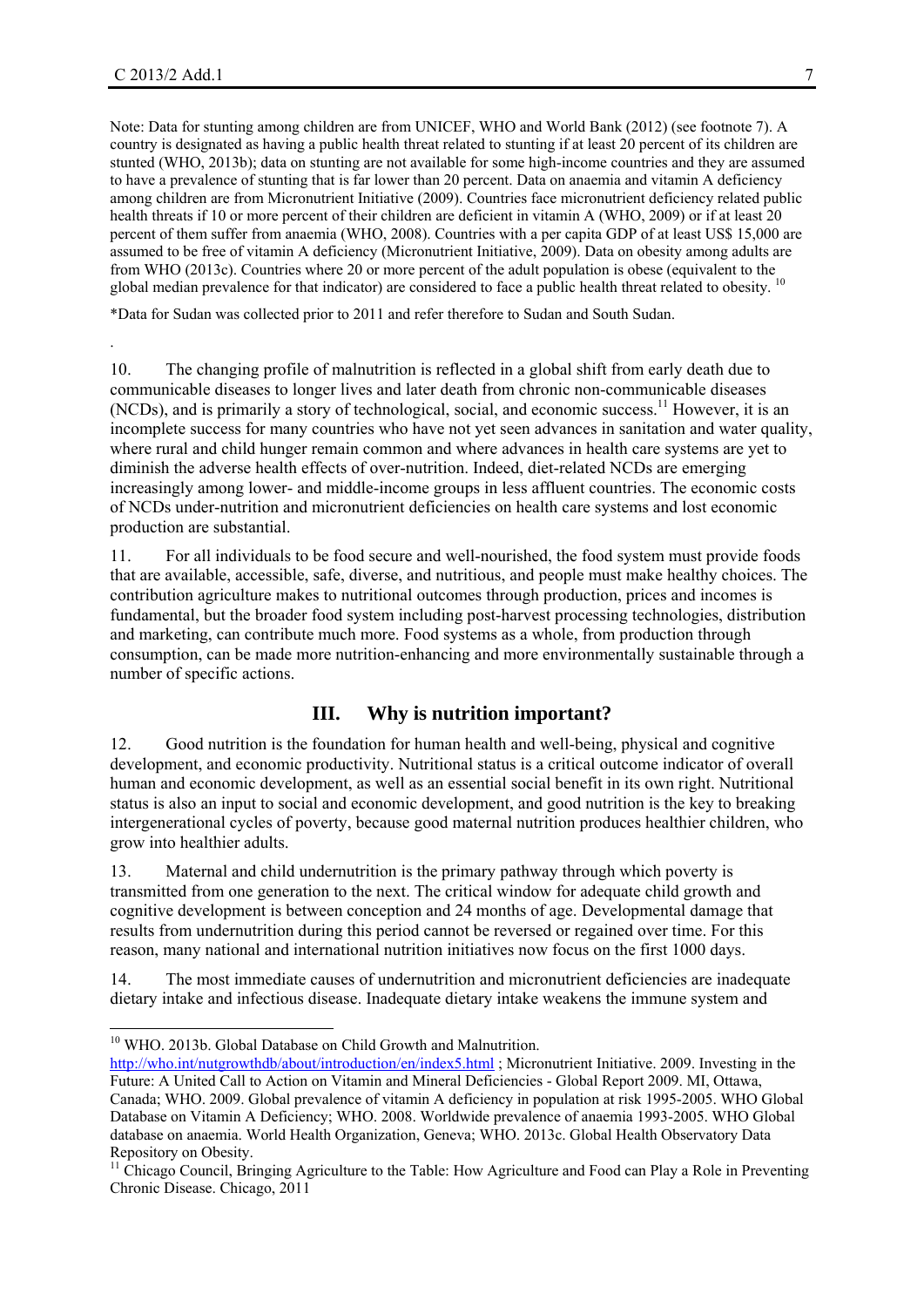increases susceptibility to disease, and infectious disease, in turn, reduces appetite, increases nutrient requirements and further weakens the immune system. There are three underlying causes of this vicious cycle: (i) lack of availability or access to adequate food, (ii) infections mediated through inadequate water, sanitation and health services, and (iii) for infants and young children, poor maternal and child caring practices, including inadequate breastfeeding and lack of nutritious complementary feeding; and for adults, poor food choices.

15. Overweight and obesity is associated with absenteeism, lower labour productivity and higher medical costs due to associated non-communicable chronic diseases, such as diabetes and heart disease (WHO 2011). A recent study estimates a cumulative output loss due to non-communicable diseases, for which overweight and obesity is a key risk factor, of US\$47 trillion over the next two decades (Bloom et al. 2011); equivalent to about US\$ 1.4 trillion in 2010, assuming a 5 percent rate of inflation.

16. The most immediate cause of overweight and obesity is overconsumption of energy relative to physical requirements. The rapid increase in the prevalence of overweight and obesity in recent decades has given rise to many explanations, including changes in the food system since the mid-20<sup>th</sup> century which have resulted in lower real prices of food, changes in relative prices of different types of food and increased availability of convenient, highly processed, energy-dense, micronutrient-poor foods.

# **IV. Changes and challenges in food systems of today**

17. Analyses and actions to shape food systems for better nutrition must take into account the fact that there is no single food system but rather a multiplicity of systems with characteristics that vary, for example, with incomes, livelihoods and urbanization. Even these systems are in a process of constant change. Trends in economies and societies, from local to global level, are changing the ways that people produce, process and acquire food.

18. Economic and social development lead to the gradual transformation of agriculture, characterized by rising labour productivity, declining shares of population working in agriculture and rising urbanization. New modes of transportation, leisure, employment and work within the home cause people to lead more sedentary lifestyles and to demand more convenient foods. Through their research and marketing efforts, food companies are shaping as well as responding to these demands. As the food system transforms, centralized food processing facilities develop along with large-scale wholesale and logistics companies, supermarkets emerge in the retail sector and fast-food restaurants and street-food vendors become widespread. The transformation thus affects the whole system, changing the way food is produced, harvested, stored, traded, processed, distributed, sold and consumed.

19. Trade, urbanization and new technologies also provide economies of scale for markets, resulting in lower transport costs both domestically and world-wide. Combined with rising incomes, these changes widen the diversity of products available. This diversity leads to higher consumption of animal-source foods and fruits and vegetables, a positive development for those who are food insecure, but also to higher consumption of processed foods which contain more fats, sugars, and salt. Combined with lower energy expenditures, these dietary changes have consequences for increased risk of overweight and obesity, particularly in urban populations. These changes in prices, incomes, purchasing and consumption patterns are also occurring in rural areas, where packaged goods are marketed through traditional retailers.

20. These changes in activity and dietary patterns in developing countries are part of a "nutrition transition" where countries simultaneously face not only the emerging challenge of rising levels of overweight and obesity and related non-communicable diseases but continue to deal with the problems of undernutrition and micronutrient deficiencies (Figure 4). This transition corresponds closely to rises in income, urbanization, and the structural transformation of the food system, as seen primarily in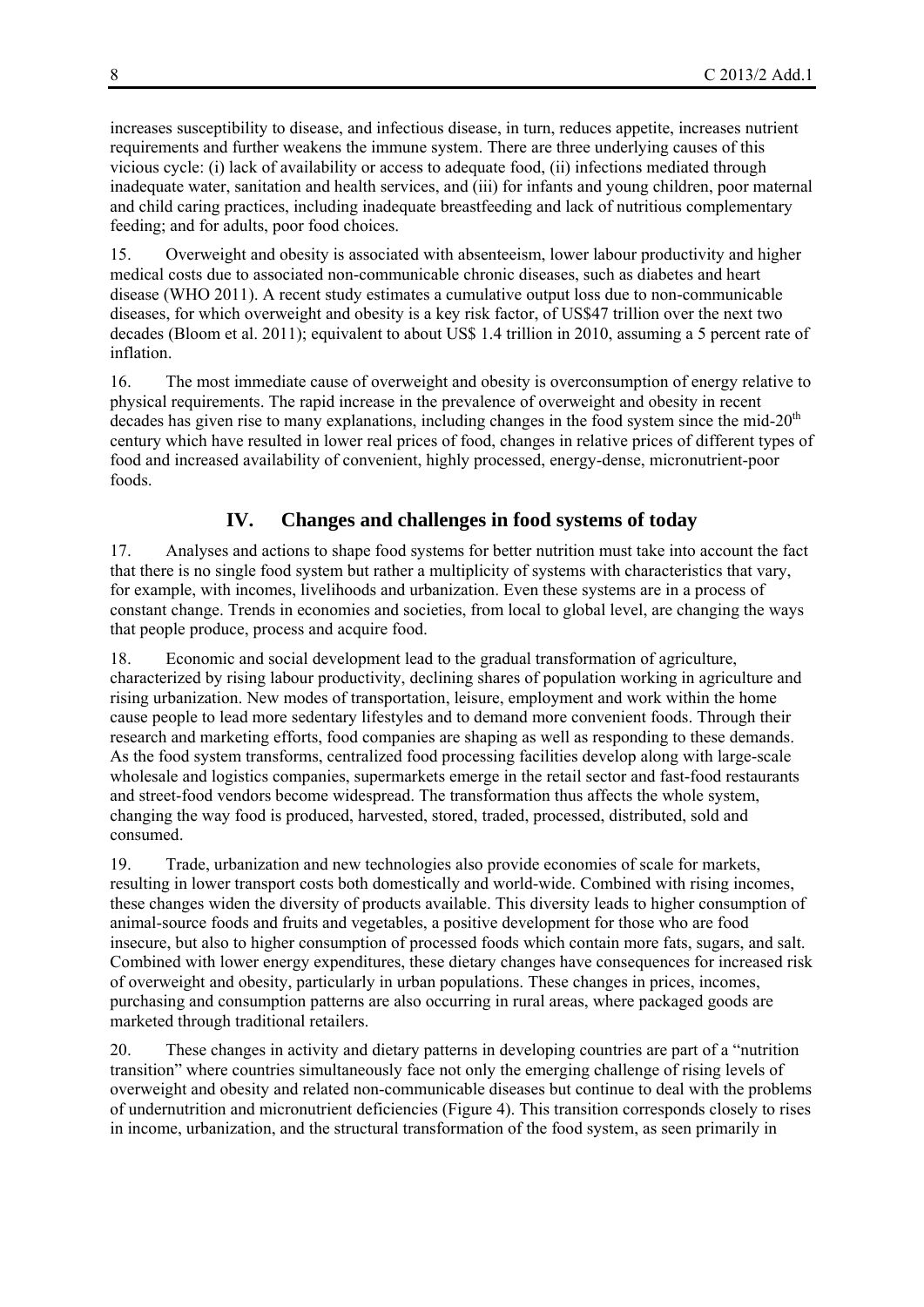industrialized and middle-income countries. Popkin, Adair and Ng (2012) describe this as "the primary mismatch between human biology and modern society"<sup>12</sup>.



#### **Figure 4 Proportion of countries in each malnutrition category by level of urbanization (N=number of countries in each category)**

Notes: n is the number of countries characterized by each degree of urbanization. The degree of urbanization is the share of the urban population in the total population. Malnutrition categories are those illustrated in Figure 3.

Sources: Authors' calculations, using data for total and urban population from FAOSTAT. Sources used to determined malnutrition categories are those used for Figure 3.

## **V. Food systems and nutrition opportunities**

21. Considering the entire food system in addressing nutrition provides a frame for action in which to determine, design and implement food-based interventions to improve diets and raise levels of nutrition. The multiple links between food systems and nutrition offer many opportunities to shape systems so they can promote better nutrition. Figure 5 provides a schematic overview of the elements of food systems, and the broader economic, social, cultural and physical environment within which they operate. It highlights opportunities for improving the nutritional outcomes and identifies some policy tools that may be appropriate.

22. The first column details the elements of a food system, in three broad categories (i) agricultural production up to the farm gate, including R&D, input supply, and production and management decisions; (ii) from the farm gate to the retailer, including processing, storage, transport and retailing and (iii) consumers.

23. The second column lists some examples of potential interventions that are targeted specifically at improving nutrition – "opportunities," that is, to shape the system. The third column notes some

<sup>&</sup>lt;sup>12</sup> Popkin, B.M., L.S. Adair, and S.W. Ng. 2012. Global nutrition transition and the pandemic of obesity in developing countries. Nutrition Review, Vol. 70(1): 3-21.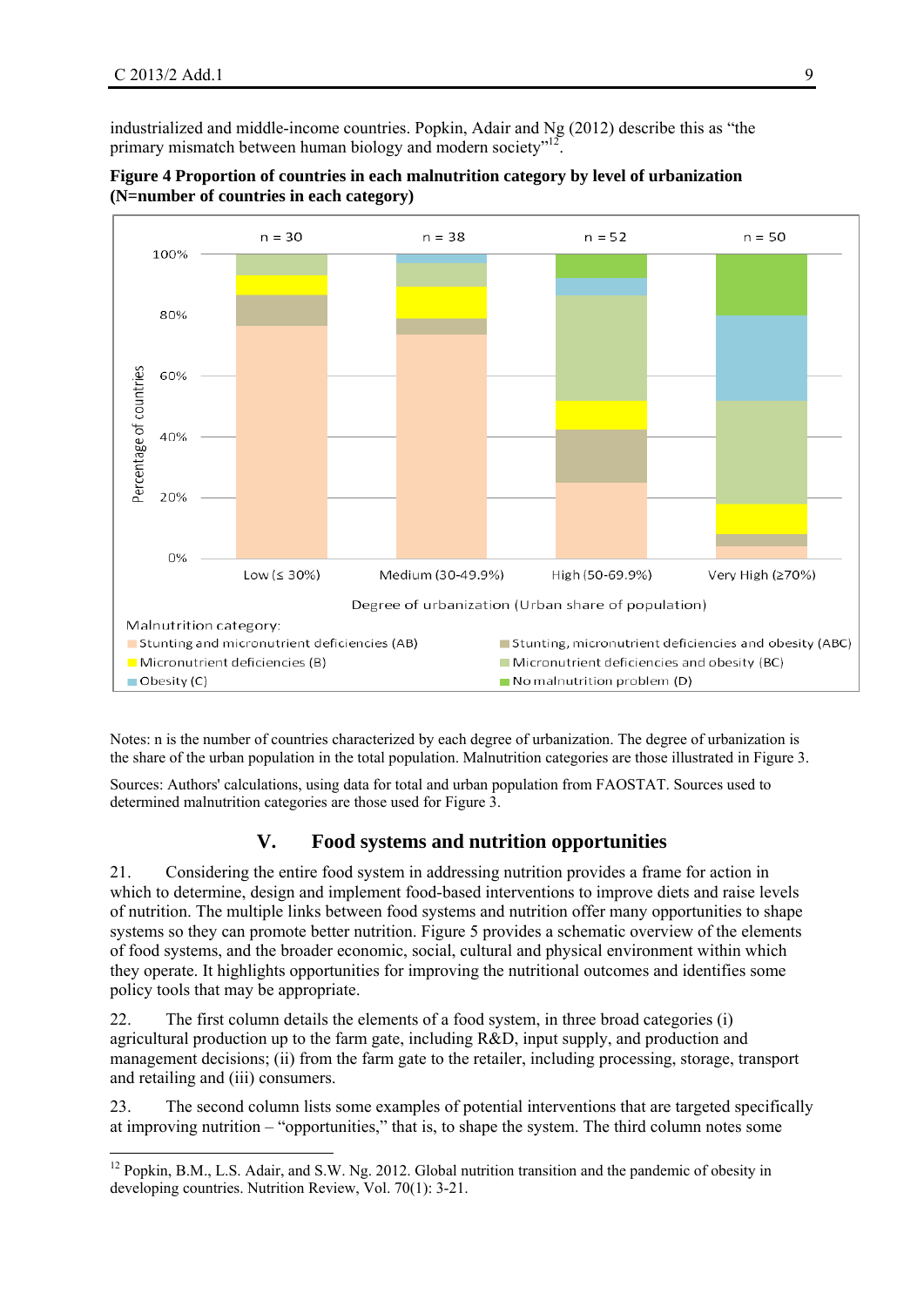potential policy tools related primarily to food, agriculture, and rural development that can influence the system. The outer ring illustrates the broader context which may also be made more "nutrition enhancing", for example, by giving higher priority to nutrition within national development strategies and considering the nutrition implications of broader macroeconomic policies, the status of women and environmental sustainability.

24. Food-based approaches to nutrition are often contrasted with those that rely on medically based interventions such as vitamin and mineral supplements. Although food supplements can address specific dietary deficiencies when they exist, a nutritious diet (consumption of food that is adequate in quantity in terms of calories as well as in quality in terms of variety, diversity, nutrient content and safety) ensures that an individual gets not only the specific macro- or micronutrients present in the supplement but the whole complex of energy, nutrients and fibre required, perhaps interacting in ways that are important for good nutrition and health but that are not yet fully understood.

25. A food-based approach further recognizes the multiple benefits (nutritional, physiological, social, cultural and mental) that come from enjoying a variety of foods. Creating a strong nutritionenhancing food and agricultural system is arguably the most practical, convenient, and sustainable way to address malnutrition, as food choices and consumption patterns ultimately become integrated into the lifestyle of the individual.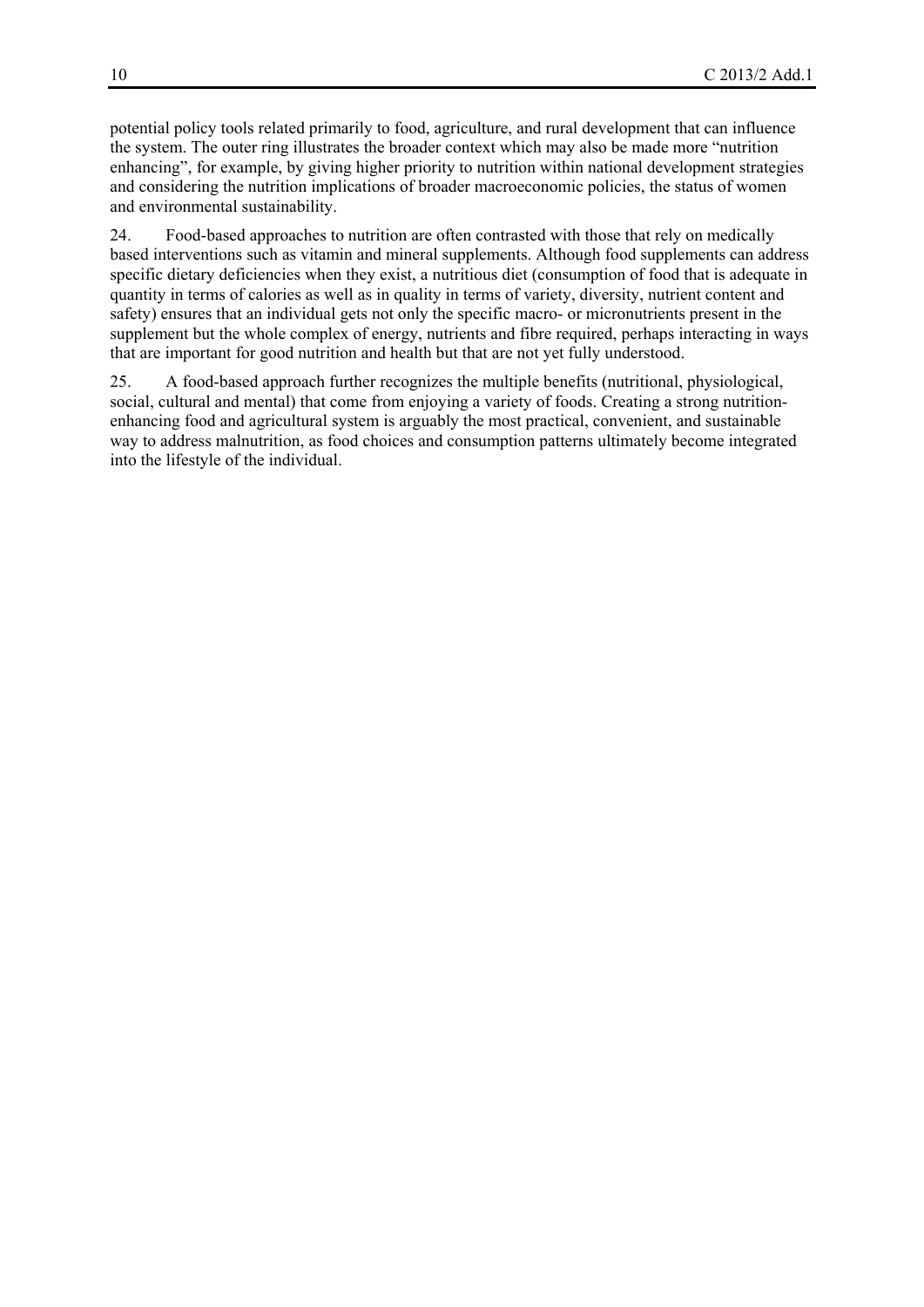## **Figure 5: Food system interventions for better nutrition**

| <b>Food system</b><br>elements                                                                                               | <b>Nutrition opportunities</b>                                                                                                                                                                                                                                                                                                                                                                                                                                                                                                                                                          | <b>Policy tools</b>                                                                                                                                                                                                                                                         |
|------------------------------------------------------------------------------------------------------------------------------|-----------------------------------------------------------------------------------------------------------------------------------------------------------------------------------------------------------------------------------------------------------------------------------------------------------------------------------------------------------------------------------------------------------------------------------------------------------------------------------------------------------------------------------------------------------------------------------------|-----------------------------------------------------------------------------------------------------------------------------------------------------------------------------------------------------------------------------------------------------------------------------|
| Production "up to the<br>farm gate" (R&D,<br>inputs, production and<br>farm management)                                      | • Sustainable intensification of production<br>• Nutrition-promoting farming systems, agronomic<br>practices, and crops<br><b>Micronutrient fertilizers</b><br>$\circ$<br><b>Biofortified crops</b><br>$\circ$<br>Integrated farming systems<br>$\circ$<br>including fisheries and forestry<br>Crop and livestock diversification<br>$\circ$<br>• Stability for food security and nutrition<br>Grain reserves and storage<br>$\circ$<br>Crop and livestock insurance<br>$\circ$<br>• Nutrition education<br>School and home gardens<br>$\circ$<br>• Nutrient preserving on-farm storage | • Food and<br>agricultural<br>policies to<br>promote<br>availability,<br>affordability,<br>diversity and<br>quality<br>• Nutrition-oriented<br>agricultural<br>research on<br>crops, livestock<br>and production<br>systems<br>• Promotion of<br>school and home<br>gardens |
| Post-harvest supply<br>chain "from the farm<br>gate to retailer"<br>(marketing, storage,<br>trade, processing,<br>retailing) | • Nutrient-preserving processing, packaging, transport<br>and storage<br>• Reduced waste and increased technical and<br>economic efficiency<br>• Food fortification<br>• Reformulation for better nutrition (e.g., elimination of<br>trans fats)<br>• Food safety                                                                                                                                                                                                                                                                                                                       | • Regulation and<br>taxation to<br>promote<br>efficiency, safety,<br>quality, diversity<br>• Research and<br>promotion of<br>innovation in<br>product<br>formulation,<br>processing and<br>transport                                                                        |
| <b>Consumers</b><br>(advertising, labeling,<br>education, safety<br>nets)                                                    | • Nutrition information and health claims<br>• Product labeling<br>• Consumer education<br>• Social protection for food security and nutrition<br>General food assistance<br>$\circ$<br>programmes and subsidies<br>Targeted food assistance<br>$\circ$<br>(prenatal, children, elderly, etc.)                                                                                                                                                                                                                                                                                          | • Food assistance<br>programmes<br>• Food price<br>incentives<br>• Nutrition<br>regulations<br>• Nutrition<br>education and<br>information<br>campaigns                                                                                                                     |
|                                                                                                                              | Available, accessible, diverse, nutritious foods                                                                                                                                                                                                                                                                                                                                                                                                                                                                                                                                        |                                                                                                                                                                                                                                                                             |

infrastructure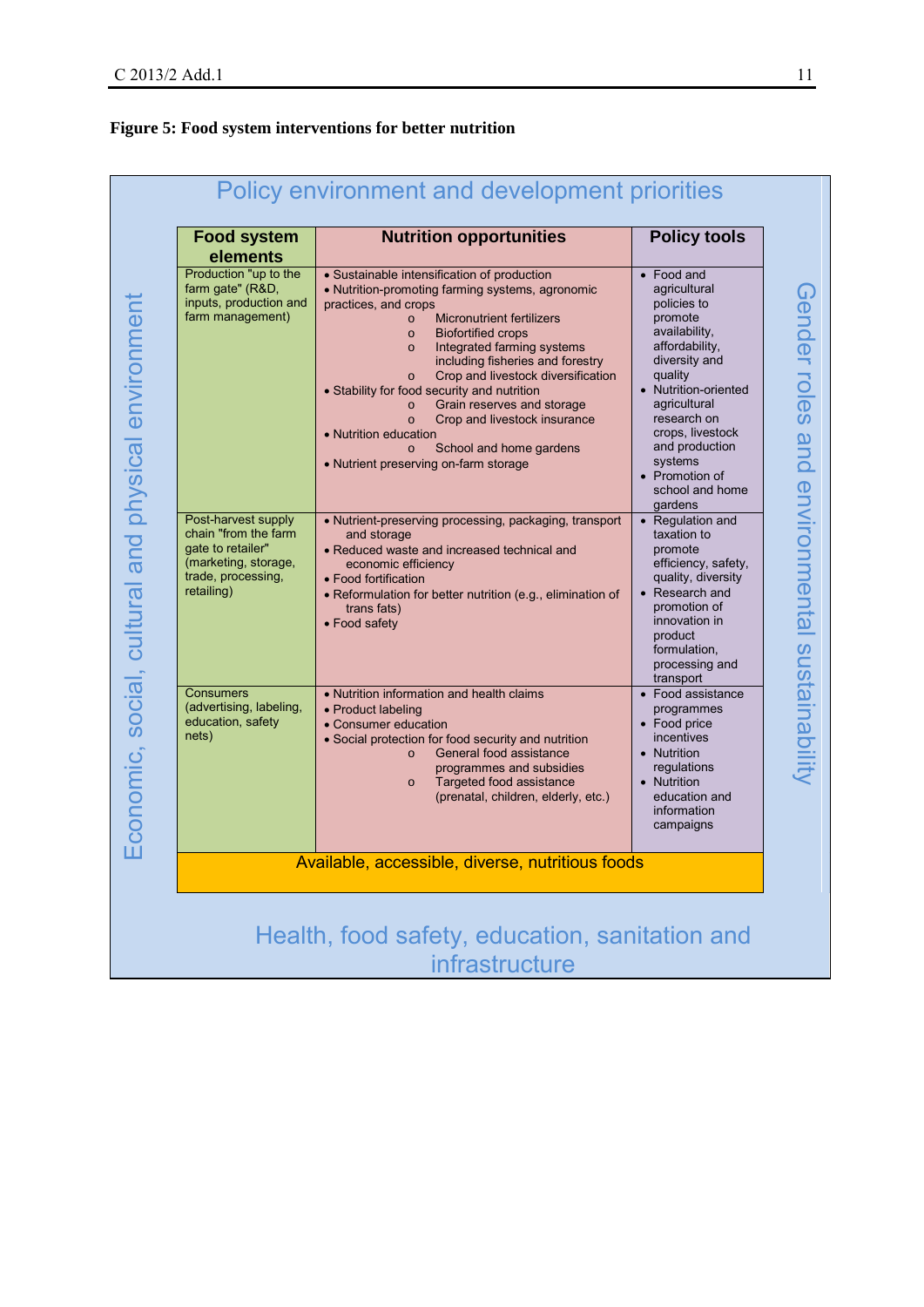## **A. Agricultural Production for better nutrition**

26. Nutrition interventions in agriculture generally focus on increasing the abundance, diversity and affordability of food. The most fundamental intervention to enhance the productivity of the agricultural sector is through research and development (R&D) and agricultural policies and services. The available evidence shows that agricultural growth is effective in sustainably reducing malnutrition in low-income countries where many people depend on agriculture, but it is slow and may not be sufficient. Therefore, additional complementary ways of reducing malnutrition are necessary.

27. Increases in agricultural productivity and gains in food security can also be driven by agricultural support and protection policies. Yet agricultural policies in many countries are quite complex and may influence nutrition in contradictory ways. And agricultural policies affect both more nutritious and less nutritious foods and hence the overall impact on healthiness of diets may be positive or negative. With rising incomes and increased affordability of a range of foods, factors such as convenience and responsiveness to nutrition education may be key variables in determining the effects of agricultural policies on nutrition.

28. Efforts to boost agricultural productivity must also consider the impacts on time use especially of women, who bear a greater responsibility for food preparation and child care (FAO, 2011). Maternal and child nutrition are particularly vulnerable to the seasonal time demands placed on female agricultural workers. Disruptions to adequate maternal nutrition and good care and feeding practices during the critical 1000 days from conception through the first two years of life can cause lasting damage to women's health and life-long physical and cognitive impairment in children. Understanding the nutritional consequences of the time constraints on rural women, investing in infrastructure and technology to alleviate these burdens and making specific nutrition-related interventions during critical periods in the agricultural calendar can help improve nutritional outcomes for women and children.

29. In developing countries many governments have subsidized inputs, mainly fertilizer and seeds, with a view to boost production and food security. The impact of these subsidies has not been well studied, but evidence from Malawi and India indicates that they can significantly boost agricultural production and farmers' incomes (HLPE 2012).

30. Poor households' diets are often monotonous, typically relying on a single carbohydrate-rich starchy staple to provide the bulk of energy consumed. Interventions that increase dietary diversity may also help address micronutrient deficiencies. Few countries have made diversification a specific policy objective and much more could be done. As an example, there is little R&D focused on raising the productivity and availability of nutrient-dense foods such as animal source foods, legumes, and certain vegetables and fruits.

31. Programmes that support the diversification of home and smallholder production hold potential for improving consumption of a variety of foods and reducing micronutrient deficiencies. Such programmes range from very small scale home gardens to more complex integrated farming projects that include livestock and aquaculture and income generating activities. Existing evidence, although scarce, indicates that such interventions are more effective in raising intakes of micronutrient-rich food when they have clear nutrition objectives and integrate nutrition education, and gender considerations.

32. Other interventions, such as micronutrient fertilizer and biofortification, address micronutrient deficiencies by raising the micronutrient content of common staples. The CGIAR's HarvestPlus programme carries out extensive research and development on biofortification, relying on conventional plant breeding. The most promising results so far have been achieved with Orange Flesh Sweet Potato but other biofortified commodities are being developed.

#### **B. Nutrition in food supply chains**

33. Agricultural products reach consumers through food supply chains. Each link in a food supply chain affects the availability, affordability, diversity and nutritional quality of foods. Increasing efficiency, reducing losses and waste, both of food and of the nutrients the food contains, and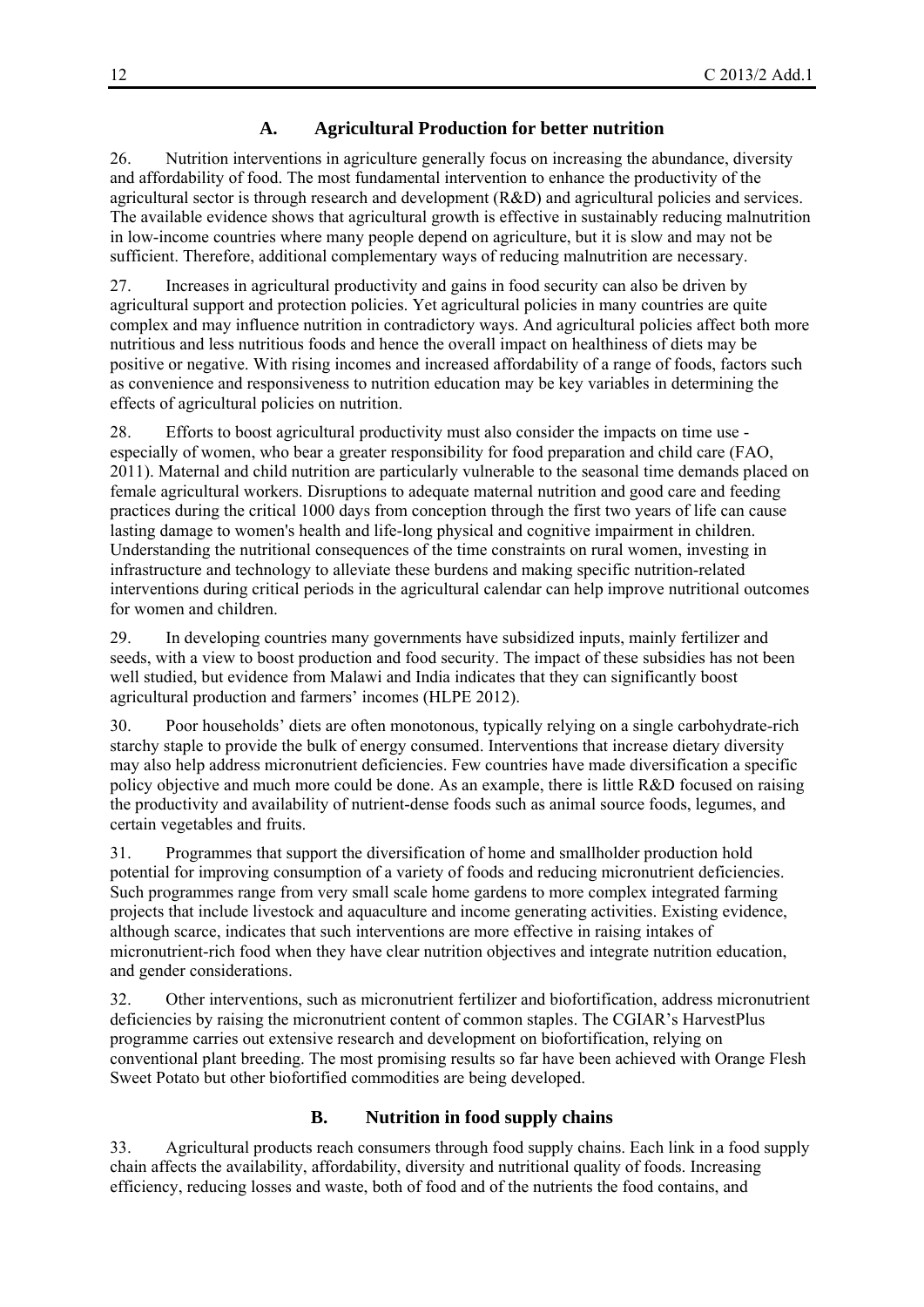improving nutritional content through fortification are key interventions that influences availability, affordability and diversity of food and in turn shapes consumer choices, dietary patterns and nutritional outcomes.

34. Increasing efficiency of food supply chains is in part the result of the modernization led by large food processors, distributors and retailers which are expanding rapidly in many developing countries. This process is often driven by greater vertical integration achieved through vertical coordination of primary producers, input suppliers, and processors. These increases in efficiency create the potential for farmers to receive higher prices for their produce and for consumers to pay lower prices for food, but this requires appropriate regulatory policies to ensure a competitive food processing and retail sector.

35. Integrating smallholders into domestic food value chains remains a major challenge. Poor performance in other aspects of the value chain, such as storage, transport and distribution, can impede smallholder market participation. Investments in public goods that support the development of transport, communication and service infrastructure can substantially reduce producer risk, improve value chain performance, and so raise smallholder income.

36. Interventions to reduce losses and waste along the chain from farm to consumer also offer very significant opportunities to raise availability and affordability of food. A recent FAO report estimates that roughly one-third of food produced globally for human consumption is lost or wasted (Gustavsson et al.  $2011$ ).<sup>13</sup> Food waste reduces the sustainability of food systems, as more production is required to feed the same number of people, which wastes seeds, fertilizer, irrigation water, labour, fossil fuels, and other agricultural inputs.

37. In developing regions most losses occur at the farm level and along the supply chain, before arriving at the consumer (Figure 6). Only 5-15 percent of food losses occur at the consumer level in developing regions compared with 30-40 percent in developed regions. Losses of some micronutrientrich perishable foods such as fruit and vegetables and fish are typically greater than losses of cereals.

<sup>&</sup>lt;sup>13</sup> Gustavsson J., C. Cederberg, U. Sonesson, R. van Otterdijk, and A. Meybeck. 2011. Global food losses and food waste: Extent, causes and prevention. Food and Agriculture Organization of the United Nations. Rome.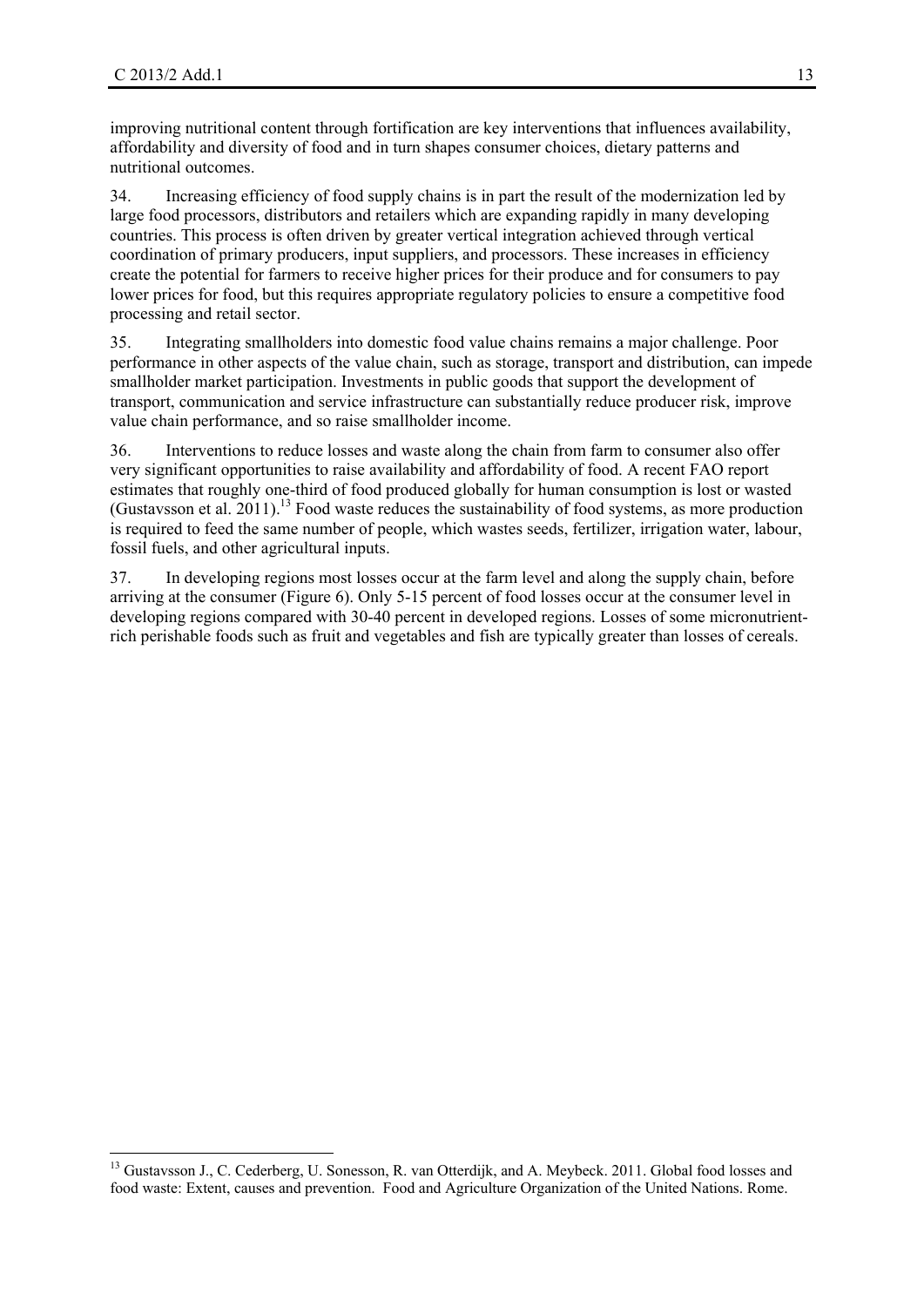

#### **Figure 6 Per-capita food losses and waste, by region**

Source: Gustavsson et al (2011).

38. Many interventions to effectively reduce post-harvest losses are known (e.g., small-scale postharvest storage facilities, improved pre-harvest management, and/or increased food processing opportunities), but little is known about the impacts of such initiatives on nutrition.

39. Finally, food processing offers the opportunity to modify the nutritional content of foods, for example through fortification with specific key micronutrients, such as vitamin A, vitamin D, iron and zinc. Such techniques can be an effective and economically efficient means of treating nutritionrelated disorders. However, high start-up costs and the need for technical know-how suggests that fortification programmes can benefit from public-private partnerships. For poor consumers on the margins of the economy outside the coverage of fortified foods, traditional supply chains such as corner stores, wet markets and other small retail outlets are likely to be the most effective channel.

## **C. Helping consumers achieve better nutrition**

40. Interventions in the food systems can help consumers make better choices. Key interventions focus on behaviour change through a variety of instruments, including nutrition education, public information campaigns, nutrition labelling, taxation, subsidies and food assistance programmes.

41. Efforts to influence consumer behaviour often focus on increasing a person's knowledge about the issue. Information measures to promote good nutrition include: nutrition education in schools and other institutions; public information campaigns including dietary guidelines; regulation of advertising and labelling.

42. Formal schooling has a positive effect on mothers and children's long-term health and nutritional status. But nutrition education can have a separate positive impact in the short-term. For example, households with nutrition knowledge have been observed to protect their consumption of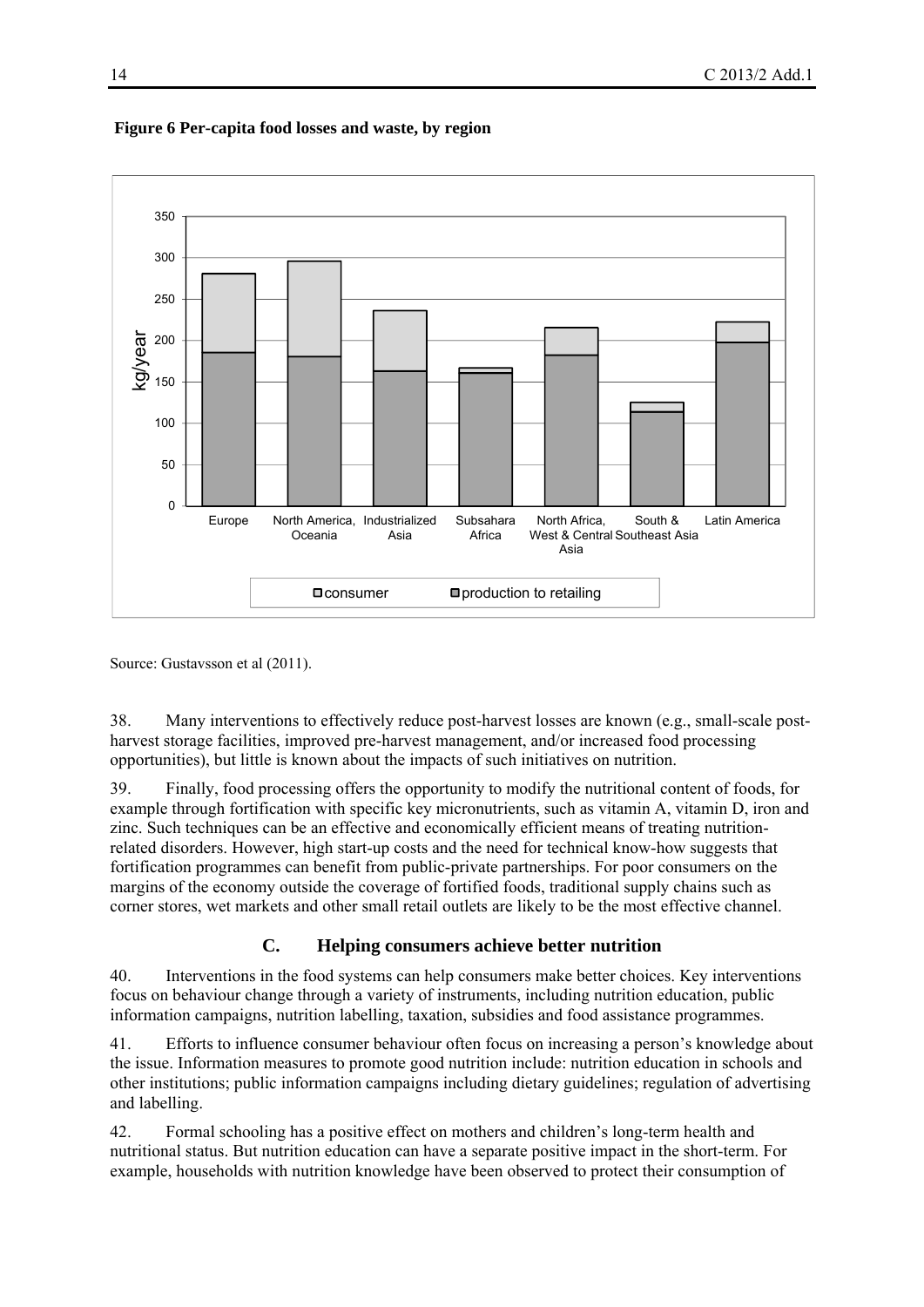micronutrient-rich foods in periods of negative price shocks, while those households without nutrition knowledge did not.

43. Standardized nutrition labels are another source of information for consumers, aimed at helping them make more nutritious food choices. When used, nutrient labels may influence consumer decisions but their effectiveness depends on consumers being able to read and understand and have the resources to act.

44. Also, mandatory disclosure of information about the nutritional content of food can influence the behaviour of food processors and retailers as well as that of consumers, even encouraging the reformulation of products. For example, the mandatory inclusion of trans fats on nutrition labels in the United States led major brands to rapidly substitute away from trans fats.

45. In general advertising and nutrient labelling, as well as nutrition education and public information campaigns, are more likely to be effective when other parts of the food system are equally supportive. For example, experience has shown that nutrition education is best combined with other actions, such as women's empowerment, better access to health services, and the accompanying provision of complementary foods, so as to promote effective behavioural change.

46. The realization that malnutrition imposes costs on society beyond those directly reflected in food prices justifies government action to shape consumption patterns and diets. Significant knowledge gaps exist with regard to how government policies can promote healthier diets.

47. For the many consumers that face temporary or chronic food insecurity, food-based assistance programmes, often part of broader social protection programmes, may help avert famine and build resilience to shocks. Food assistance programmes are more effective when the nutritional objective is clearly specified and the programme's content shaped to achieve it. And better targeting to vulnerable populations may be the best way to improve effectiveness and efficiency of transfers aimed at increasing food consumption. Prenatal and early childhood programmes are widely regarded as among the most effective food-based programmes available.

# **VI. Cross-cutting issues in nutrition-sensitive food systems**

48. Although many interventions are specific to a particular part of the food system, there are some issues that nearly all interventions need to address. For example, gender issues are always relevant because men and women, who participate in every part of the food system, have different roles and therefore will be affected differently by any interventions aimed at making food systems more nutrition enhancing. Similarly, concerns related to environmental sustainability touch every aspect of the food system and have fundamental implications for nutrition.

# **A. Gender roles for better nutritional outcomes**

49. Men and women typically play differentiated roles in food systems and within the household, although these differences vary widely by region and are changing rapidly (FAO 2011).<sup>14</sup> Gendersensitive interventions can improve nutritional outcomes by recognizing women's role in nutrition (from agricultural production, food provision, and care) and as efficient managers of limited household resources by promoting gender equality throughout the system. In agriculture, technologies that enhance the labour-productivity of rural women, such as better farm tools, water provision, modern energy services, and household food preparation, can free their time for more important activities.

50. Raising women's incomes has important implications for nutrition outcomes, because women still play a central role in shaping household food consumption patterns. Women who earn more income have stronger bargaining power within the household. This enables women to exert more

<sup>&</sup>lt;sup>14</sup> FAO. 2011. The State of Food and Agriculture 2010-11: Women in Agriculture: Closing the gender gap for development. The Food and Agriculture Organization of the United Nations, Rome.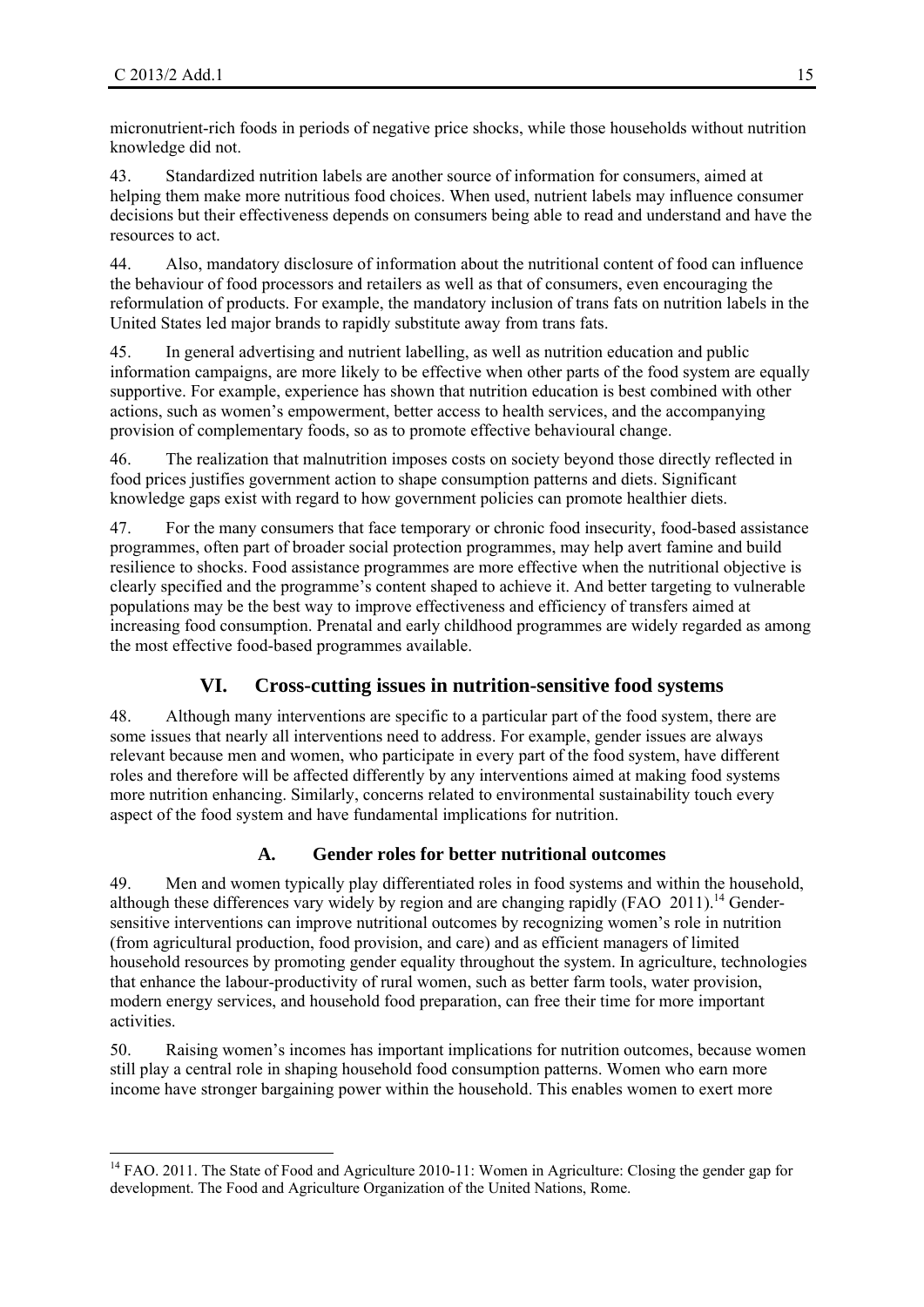influence over decisions regarding consumption, investment and production, which results in better nutrition, health and education outcomes for children (World Bank,  $2011$ <sup>15</sup>.

#### **B. Sustainable food systems**

51. The important role of agriculture in managing natural resources and the environment for the health of the ecosystem is well established. Most of the focus has been on the production side where the emphasis is on sustainable intensification that can close yield and productivity gaps in underperforming systems  $(FAO 2011)^{16}$ . This continues to be of great importance, especially for poor farmers. Yet improving the sustainability of food systems is important for all people. The debate on how to promote more sustainable consumption patterns is highly contentious. There is broad agreement on some issues, such as the need for consumers in developed regions to moderate consumption of animal products and to reduce food waste and losses in all regions, but little agreement on many other issues (UNEP 2012).<sup>17</sup>

52. Environmentally, socially and economically sustainable agricultural production and consumption are important for the well-being of current and future generations. Reductions in food losses and waste throughout the system can help to maintain or improve consumption levels, while at the same time alleviating pressures on production systems. The costs and benefits of a sustainable system must be reflected in decisions made by producers and consumers of food, as well as policy makers (FAO 2012).<sup>18</sup>

#### **VII. Knowledge and information gaps**

53. Knowledge regarding many of the issues covered in this document remains incomplete. For example, in many countries there is a lack of basic data and indicators with which to evaluate and monitor the nutrition landscape. Agricultural interventions are difficult to evaluate and many questions remain around the effectiveness of home gardens, the role of gender, agronomic fortification, technological innovations, biodiversity, and the potential of local foods in the nutrition transition. Research on supply chain interventions and their impact on nutrition is scarce, but improved efficiency along the chain, reducing food losses and waste and raising nutritional content of foods are among the least contentious issues in the food system and nutrition debate. The roles of trade, investment, and market structure in nutritional outcomes remain contentious. Knowledge gaps exist also with regard to consumer choice and nutrition outcomes and concepts such as dietary diversity and healthy diets remain fuzzy and difficult to measure objectively. There is need for further research on nutrition education and behaviour change, the link between food system policies and nutrition, and the nexus between the food industry, healthy diets and consumers. Finally, many questions remain of how food systems can contribute to better nutritional outcomes while also adhering to sustainable production and consumption patterns.

#### **VIII. Conclusions**

54. Sustainable food systems and the policies and institutions that shape them are fundamental to better nutrition. At the most basic level, food systems determine the quantity and quality of foods available for consumption. Traditionally agriculture has been understood to contribute to nutrition through increasing production and productivity. Increasing overall supply in this way makes food more affordable and available. But agriculture, throughout the food system, can contribute much more.

1

<sup>&</sup>lt;sup>15</sup> World Bank. 2011. World Development Report 2012. Gender Equality and Development. The International Bank for Reconstruction and Development /The World Bank, Washington, D.C.

<sup>&</sup>lt;sup>16</sup> FAO. 2011. Save and Grow. A policymaker's guide to the sustainable intensification of smallholder crop production. The Food and Agriculture Organization, Rome.

<sup>17</sup> UNEP. 2012. Avoiding Future Famines: Strengthening the Ecological Foundation of Food Security through Sustainable Food Systems. United Nations Environment Programme (UNEP). Nairobi, Kenya.

<sup>&</sup>lt;sup>18</sup> FAO. 2012. Towards the Future We Want: End hunger and make the transition to sustainable agricultural and food systems. The Food and Agriculture Organization of the United Nations, Rome.